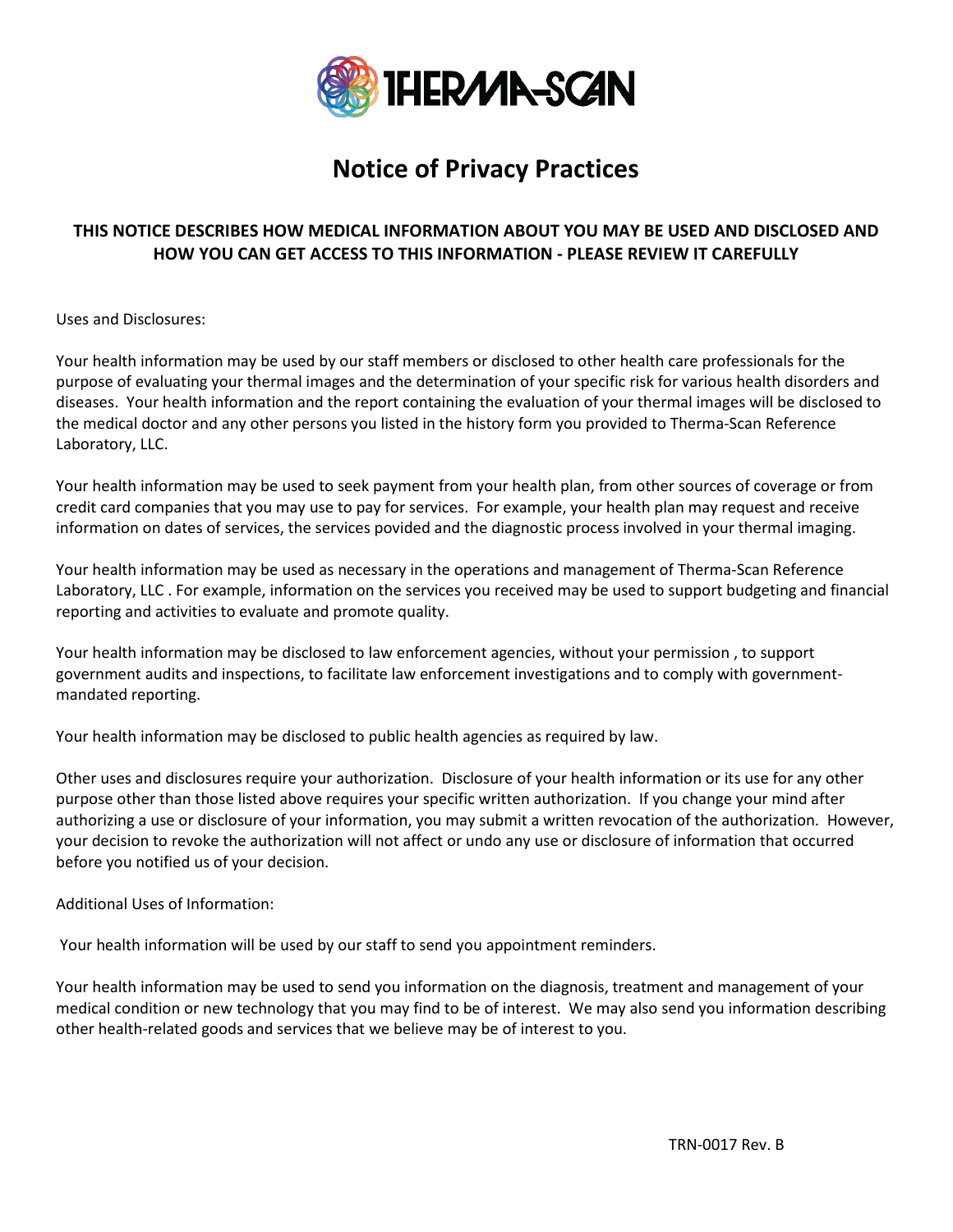You have certain rights under federal privacy standards. These include:

- The right to request restriction on the use and disclosure of your protected health information
- The right to receive confidential communications concerning your medical condition and treatment
- The right to inspect and copy your protected health information
- The right to amend or submit corrections to your protected health information
- The right to receive an accounting of how and to whom your protected health information has been disclosed
- The right to receive a printed copy of this notice

# **Informed Consent**

"Thermology is a passive (no radiation exposure and no physical contact) procedure that involves the quantitative and objective analysis of the body's heat patterns and emission levels. The thermology image data will be analyzed by specially trained professionals on our staff using a scientific method in order to obtain diagnostic indications of risk for health disorders and diseases. The thermology report is not itself a diagnosis (medical conclusion) but will contain health-related information that may be important in the process of obtaining a diagnosis. The process of obtaining a diagnosis must involve the professional services of your personal physician(s) and other means of diagnostic evaluation. Thermology is **NOT** a stand-alone procedure. A normal thermology report does not eliminate all possibility of breast disease. An abnormal thermology report does not itself conclude the presence of breast disease. The diagnostic power of thermology is additive with mammography, magnetic resonance imaging (MRI), ultrasound and clinical examination. We encourage you to obtain the substantial benefits of combining the appropriate tests for breast disease with the guidance of your personal physician. Not all physicians in the United States agree on the value of thermology. However, thermology has been recognized by the US Dept of HUD since 1971 and the US FDA since 1985 as an adjunctive diagnostic procedure for breast disease, diseases of blood vessels and nerve-based diseases and has demonstrated real value among various medical specialists.

# **Participation in Scientific and/or Medical Studies**

Therma-Scan Reference Laboratory, LLC and its scientific personnel sometimes engage in scientific and/or medical studies using the medical information and thermal imaging data from our clients in order to evaluate and substantiate the diagnostic power of medical thermology or to refine our analytic technique. All personal identifying information is strictly excluded from these studies in order to preserve individual confidentially. You may elect to exclude your thermal imaging and your medical information from these scientific and/or medical studies by making this known to any of our staff at the time of your thermal imaging or any time thereafter in writing. The analysis or reporting of your thermology study will not be adversely affected in any manner by electing to exclude your thermal imaging and your medical information from scientific and/or medical studies.

## **Authorization and Report Release**

Your signature or other form of approval will acknowledge that you have read, that you understand all this information and that you consent to the thermology procedure, the analysis of the thermology data, the construction of a report containing this analysis and authorize us to release your thermology report to the physician(s) or others you have provided us. Your signature or other form of approval also indicates that you have complied with the preparation protocols as we have requested.

#### Therma-Scan Reference Laboratory, LLC DUTIES

We are required by law to maintain the privacy of your protected health information and to provide you with this notice of privacy practices. We also are required to abide by the privacy policies and practices that are outlined in this notice.